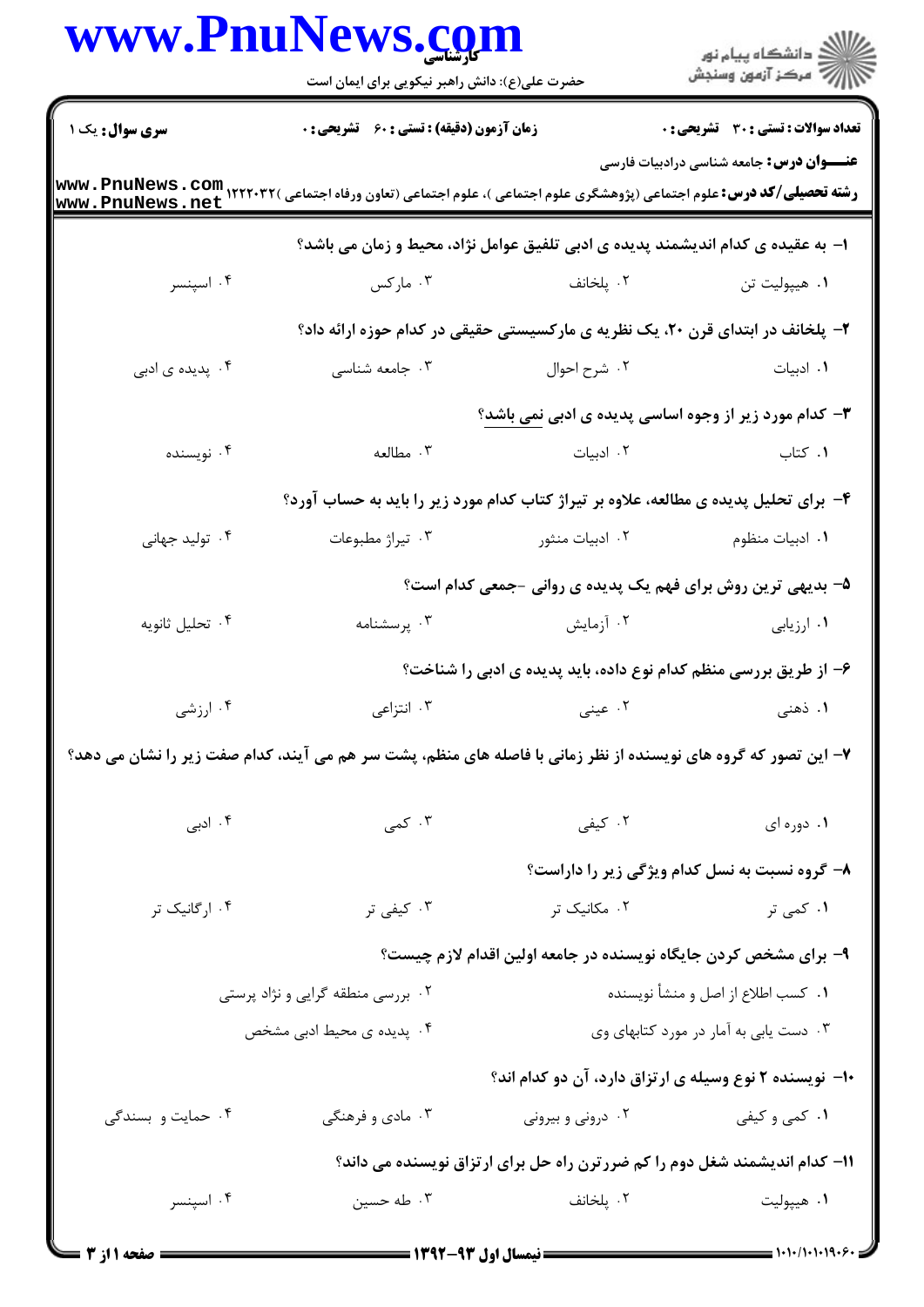|                                                                                                                    |                                                                                                                       | حضرت علی(ع): دانش راهبر نیکویی برای ایمان است                          | ڪ دانشڪاه پيام نور<br>پ <sup>ر</sup> مرڪز آزمون وسنڊش |
|--------------------------------------------------------------------------------------------------------------------|-----------------------------------------------------------------------------------------------------------------------|------------------------------------------------------------------------|-------------------------------------------------------|
| <b>سری سوال : ۱ یک</b>                                                                                             | زمان آزمون (دقیقه) : تستی : 60 ٪ تشریحی : 0                                                                           |                                                                        | <b>تعداد سوالات : تستی : 30 ٪ تشریحی : 0</b>          |
| www.PnuNews.net                                                                                                    |                                                                                                                       |                                                                        | <b>عنــــوان درس:</b> جامعه شناسی درادبیات فارسی      |
| ۱۲- کدام مورد مقرراتی را نشان می هد که مؤلف یکباره مقداری وجه دریافت می کند و در مقابل کلیه ی حقوق تألیف خود را به |                                                                                                                       |                                                                        | ناشر واگذار می کند؟                                   |
| ۴. حمايت متقابل                                                                                                    | ٠٣ حق التأليف                                                                                                         | ۰۲ معاهده                                                              | ۰۱ مقاطعه                                             |
|                                                                                                                    |                                                                                                                       | <b>۱۳</b> - نقش کدام مورد زیر را به نقش ماما می توان تشبیه کرد؟        |                                                       |
| ۰۴ ناشر                                                                                                            | ۰۳ نویسنده                                                                                                            | ۰۲ خواننده                                                             | <b>۱.</b> پدیده ادبی                                  |
|                                                                                                                    | ۱۴- در صورت محدود کردن انتشارات به کدام نوع عملیات، می توان آن را به ۳ واژه ی گزینش، ساخت و پخش خلاصه کرد؟            |                                                                        |                                                       |
| ۰۴ کیفی                                                                                                            | ۰۳ کمی                                                                                                                | ۰۲ فرهنگی                                                              | ۰۱ مادی                                               |
|                                                                                                                    |                                                                                                                       | ۱۵– خطاب قرار دادن عامه عيب كدام نوع فنون تبليغاتي است؟                |                                                       |
| ۰۴ ارشادی                                                                                                          | ۰۳ تاویزیونی                                                                                                          | ۰۲ مادی $\cdot$                                                        | ۰۱ معمولی                                             |
|                                                                                                                    |                                                                                                                       | ۱۶- بین وجود کتاب و کدام مورد زیر رابطه ی تنگاتنگی برقرار است؟         |                                                       |
| ۰۴ پدیده ی ادبی                                                                                                    | ۰۳ وجود خوانندگان                                                                                                     | ۰۲ ارزش کتاب                                                           | ۰۱ تیراژ کتاب                                         |
|                                                                                                                    |                                                                                                                       | ۱۷- کدام مورد بین شبکه ی فرهیختگان و شبکه های مردمی مشابه و یکسان است؟ |                                                       |
| ۰۴ محل عرضه                                                                                                        | ۰۳ راه ارضاء                                                                                                          | ٠٢ طبقه اجتماعي                                                        | ٠١. نياز ادبي                                         |
|                                                                                                                    |                                                                                                                       |                                                                        | ۱۸− ویژگی خوانندگان مورد نظر ناشر چیست؟               |
| ۰۴ ادبی                                                                                                            | ۰۳ فرضی                                                                                                               | ۰۲ عینی                                                                | ۰۱ واقعی                                              |
|                                                                                                                    | ۱۹– خوانندگان مورد نظر چه کسی خوانندگان واقعی هستند که مستقیماً خود را نشان می دهند؟                                  |                                                                        |                                                       |
| ۰۴ کتابفروش                                                                                                        | ۰۳ نویسنده                                                                                                            | ۰۲ منتقد                                                               | ۰۱ ناشر                                               |
|                                                                                                                    | <b>۲۰</b> - کارایی رادیو، تلویزیون و سینما در وارد کردن یک اثر در شبکه های عامه، در حیطه ی چه نوع ادبیاتی جای میگیرد؟ |                                                                        |                                                       |
| ۰۴ منفعل                                                                                                           | ۰۳ اعطایی                                                                                                             | ۰۲ انفعالی                                                             | ۰۱ یک جانبه                                           |
|                                                                                                                    | <b>3</b> - شیوه ی مراجعه ی مستقیم برای مصرف کتاب در حکم بازگشت به کدام مورد زیر است؟                                  |                                                                        |                                                       |
| ۰۴ اجاره کتاب                                                                                                      | ۰۳ کتابفروشی                                                                                                          | ۰۲ دوره گردی                                                           | ۰۱ سنت ژاپنی                                          |
|                                                                                                                    |                                                                                                                       |                                                                        | <b>۲۲</b> - تفاوت بین اثر ادبی و نوشته ی معمولی چیست؟ |
| ۰۴ تأثیر ماندگار                                                                                                   | ۰۳ ارزش معنوي                                                                                                         | ۰۲ میزان خلاقیت                                                        | ۰۱ مقبولیت عام                                        |
|                                                                                                                    |                                                                                                                       |                                                                        |                                                       |

 $= 1.1 \cdot 11.1111.5$